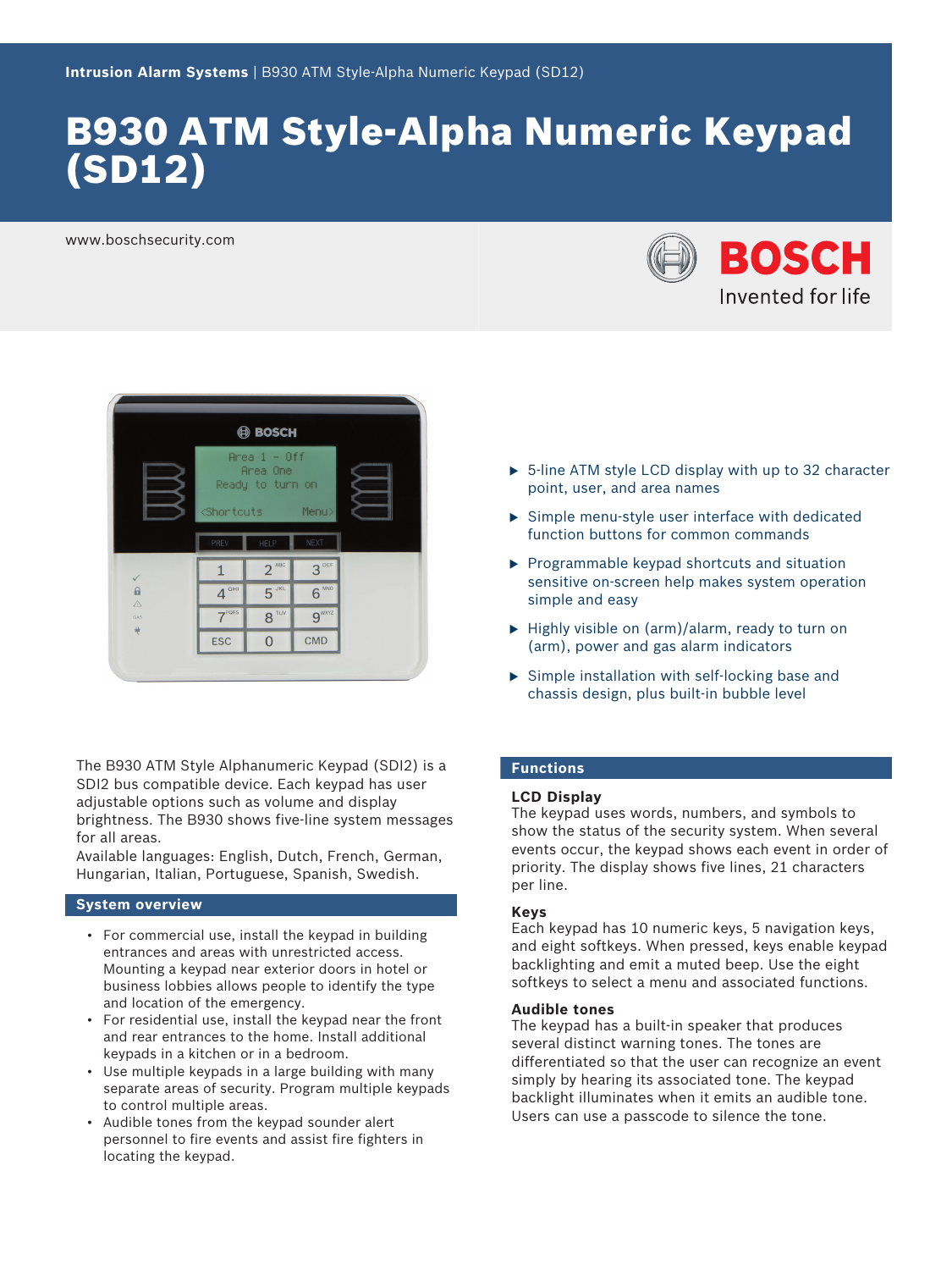# **Status indicators**

The status indicators on the keypad provide a quick visual reference for system status.

| $\checkmark$ | The indicator lights when the system is ready to turn on (arm).                                |
|--------------|------------------------------------------------------------------------------------------------|
| A            | The indicator lights when the system is on (armed).                                            |
| ◬            | The indicator lights when there is a trouble condition.                                        |
| <b>GAS</b>   | The indicator lights when dangerous gases are present including<br>carbon monoxide (NFPA 720). |
| ٠            | The indicator lights when the system has power.                                                |

### **Audible tones**

The keypad has a built-in speaker that produces several distinct warning tones. The keypad backlight illuminates when it emits an audible tone. You can use a passcode to silence the tone.

The tones include:

- Fire signal. When an area is in fire alarm, the keypad emits a pulsed, high-pitched bell tone.
- Gas signal. When a gas point activates, the keypad emits a unique high pitched tone.
- User alarm. When a user alarm (such as panic and medical alarms) occurs, the tone sounds for the programmed amount of time.
- Burglary signal. When an area is in alarm, the keypad emits a steady, high pitched bell tone.
- Entrance warning. The keypad emits an intermittent beep tone during entry delay periods to remind the user to disarm the area.
- Exit warning. The keypad emits an intermittent beep tone during exit delay.
- Invalid button buzz. When an invalid button, or sequence of buttons, is pressed, the keypad emits a flat buzz tone.
- Keypad encoding tone. The keypad emits a muted beep tone as each button is pressed to indicate that the entry was accepted.
- Trouble buzzer. When a trouble event occurs, such as a service alert, the keypad emits a two-tone warble until you enter a programmed passcode with the appropriate authority.
- Watch tone. A single clean tweedle tone alerts the user anytime a watch point is faulted.

# **Certifications and approvals**

| Region     |              | Regulatory compliance/quality marks                            |
|------------|--------------|----------------------------------------------------------------|
| Australia  | <b>RCM</b>   | <b>ACMA</b>                                                    |
| Europe     | CF.          | EMC, RoHS [B915, B920, B930, B430,<br>B208. B308. B9011        |
| <b>USA</b> | $\mathsf{U}$ |                                                                |
|            | $\mathsf{U}$ | UL365 - Police Station Connected Bur-<br>glar Alarm Units      |
|            | $\mathsf{U}$ | UL 609 - Standard for Local Burglar<br>Alarm Units and Systems |
|            | $\mathsf{U}$ | UL 636 - Holdup Alarm Units and Sys-<br>tems                   |

| Region | Regulatory compliance/quality marks |                                                                                              |
|--------|-------------------------------------|----------------------------------------------------------------------------------------------|
|        | UL                                  | UL 985 - Household Fire Warning Sys-<br>tem Units (6th edition)                              |
|        | UL                                  | UL 1023 - Household Burglar Alarm Sys-<br>tem Units                                          |
|        | UL                                  | UL 1076 - Proprietary Burglar Alarm<br><b>Units and Systems</b>                              |
|        | UL                                  | UL 1610 - Central Station Burglar Alarm<br>Units                                             |
|        | <b>CSEM</b>                         | California State Fire Marshal                                                                |
|        | <b>FCC</b>                          | Part 15 Class B                                                                              |
| Canada | ULC                                 | CAN/ULC S303 - Local Burglar Alarm<br><b>Units and Systems</b>                               |
|        | <b>ULC</b>                          | CAN/ULC S304 - Standard for Signal Re-<br>ceiving Center and Premise Burglar<br><b>Alarm</b> |
|        | ULC                                 | CAN/ULC S545 - Residential Fire Warn-<br>ing System Control Units                            |
|        | ULC                                 | ULC-ORD C1023 - Household Burglar<br>Alarm System Units                                      |
|        | ULC                                 | ULC-ORD C1076 - Proprietary Burglar<br>Alarm Units and Systems                               |
|        | ULC                                 | Underwriters Laboratories of Canada<br>S1871-20121210                                        |
|        | IC.                                 | ICES-003 - Information Technology<br>Equipment (ITE)                                         |

# **Installation/configuration notes**

## **Mounting considerations**

Mount in indoor, dry locations.

### **Power supply**

**Parts included**

A compatible control panel supplies the power and data requirements to the keypad through a four-wire connection.

# **Enclosure and wiring**

The sliding self-locking enclosure has an integrated bubble level and custom gap-free, lift-gate style terminal blocks to make installation easier.

# **Compatible control panels**

B9512G/B9512G-E B8512G/B8512G-E B6512 B5512/B5512E firmware v2.02 and higher B4512/B4512E firmware v2.02 and higher B3512/B3512E firmware v2.02 and higher D9412GV4/D7412GV4 firmware v2.02 and higher

| Quan<br>tity | <b>Component</b> |
|--------------|------------------|
|              | Keypad           |
|              | Hardware pack    |